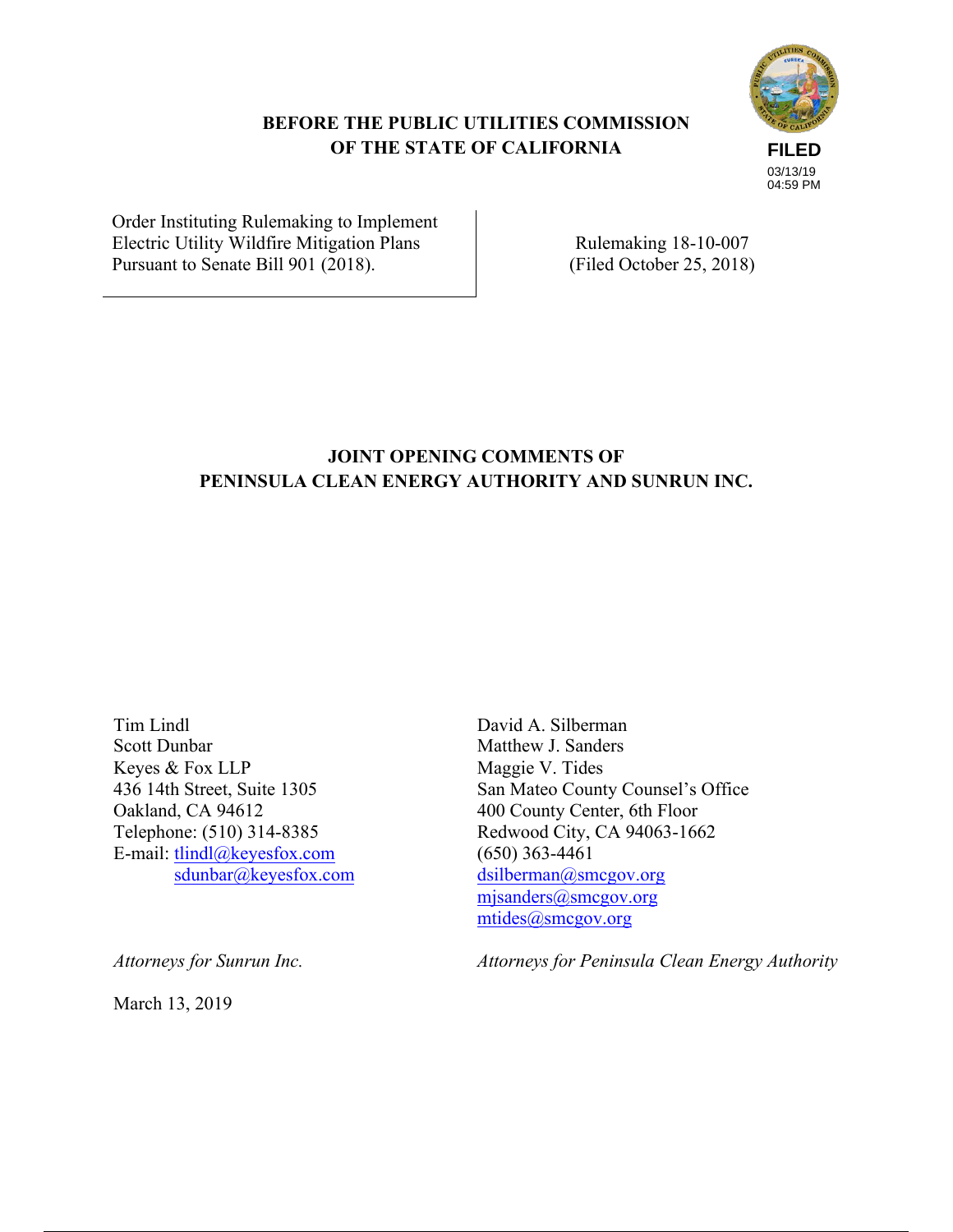### **BEFORE THE PUBLIC UTILITIES COMMISSION OF THE STATE OF CALIFORNIA**

Order Instituting Rulemaking to Implement Electric Utility Wildfire Mitigation Plans Pursuant to Senate Bill 901 (2018).

Rulemaking 18-10-007 (Filed October 25, 2018)

### **JOINT OPENING COMMENTS OF PENINSULA CLEAN ENERGY AUTHORITY AND SUNRUN INC.**

#### **Introduction and Summary**

 

Pursuant to the Assigned Commissioner's Scoping Ruling dated December 7, 2018, the Peninsula Clean Energy Authority ("PCE") and Sunrun Inc. ("Sunrun"), respectfully submit the following opening comments on Pacific Gas  $\&$  Electric's Wildfire Mitigation Plan.<sup>1</sup> This proceeding is one of several addressing electricity generation, safety, and other critical wildfirerelated issues in California.

PCE is the fifth Community Choice Aggregation ("CCA") program formed in the State of California pursuant to Section 366.2 of the Public Utilities Code. PCE is a Joint Powers Authority formed on February 29, 2016, pursuant to the California Government Code (§ 6500 *et seq.*) by the County of San Mateo and each of the County's twenty incorporated cities. PCE commenced service in October 2016, and, as of January 2019, PCE supplies electricity to approximately 300,000 customer accounts, including 97.5 percent of all residential and commercial accounts in San Mateo County.

<sup>&</sup>lt;sup>1</sup> PCE's Motion for Party Status, filed on February 20, 2019, remains pending. Sunrun's Motion for Party Status, filed on January 10, 2019, was granted on February 14, 2019.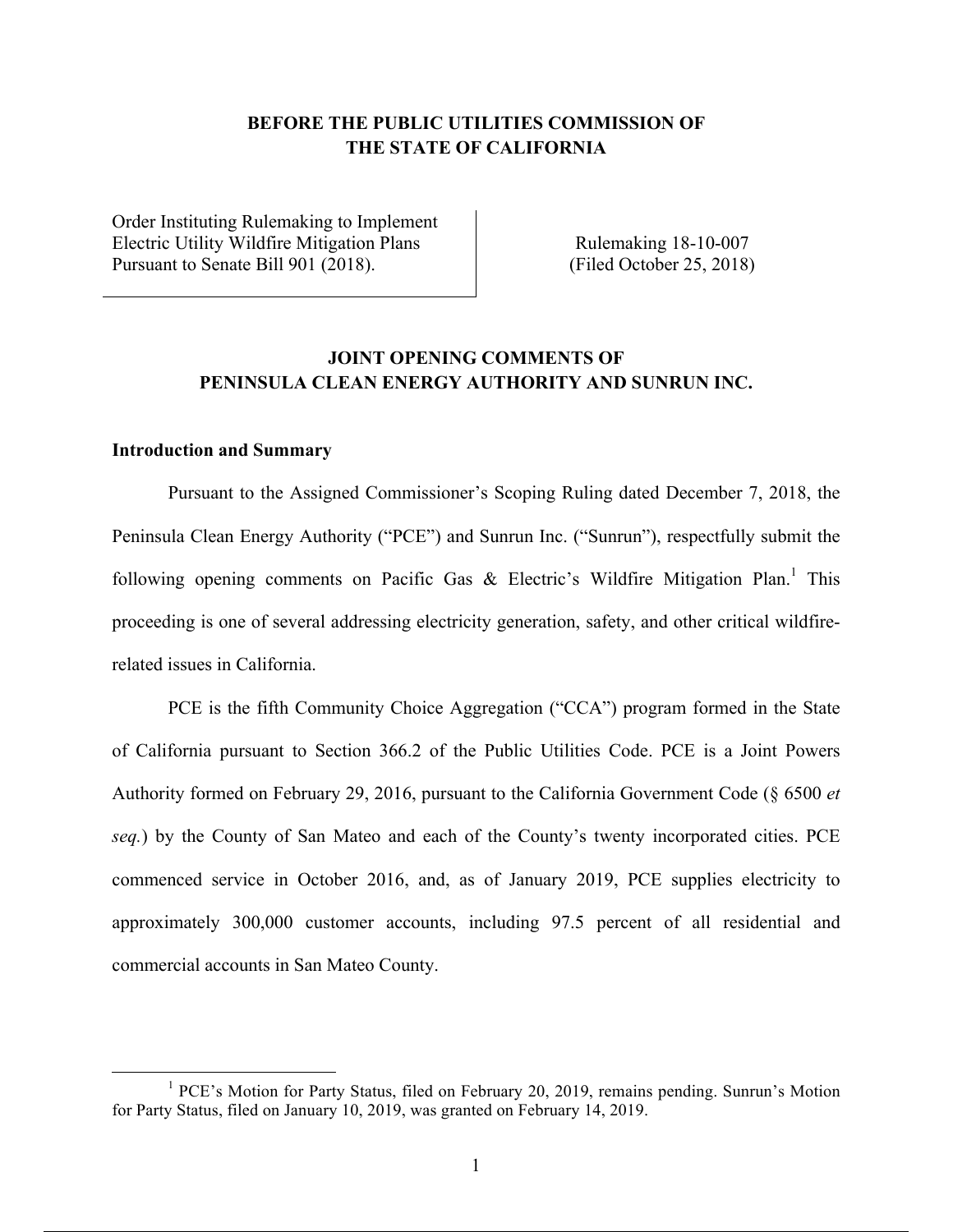Sunrun is the largest residential solar, storage and energy services provider in the United States. Headquartered in San Francisco, Sunrun has offices located throughout California. Since establishing the "solar as a service" model in 2007, Sunrun continues to lead the industry in providing clean energy to homeowners with little to no upfront cost.

PCE and Sunrun are submitting these comments to the Commission to highlight the need for Pacific Gas & Electric ("PG&E") to collaborate with CCAs and customer-sited energy service providers in its efforts to increase resiliency within the communities we all serve. CCAs and customer-sited energy service providers have the expertise necessary to address the challenges facing the state in collaboration with PG&E, yet PG&E's current Wildfire Mitigation Plan does not include wildfire risk mitigation strategies that include CCAs or customer-sited distributed energy resources. We encourage the Commission to ensure PG&E implements its Wildfire Mitigation Plan in collaboration with CCAs and customer-sited energy service providers.

This proceeding implements Senate Bill ("SB") 901 (2018) related to electric-utility Wildfire Mitigation Plans ("WMPs").<sup>2</sup> The December 7, 2018 Scoping Memo explains that this proceeding's scope includes: (1) the items that utilities must include in their WMPs under Public Utilities Code Section 8386 (added by SB 901); (2) whether the WMPs should include additional elements beyond those required by statute; (3) how to interpret and apply the statute's list of required WMP elements; (4) the meaning of the provisions listed in the statute; (5) other provisions of SB 901 that may affect the Commission's consideration, interpretation, or approval

<u> 1989 - Jan Stein Stein, fransk politiker (d. 1989)</u>

<sup>2</sup> R.18-10-007, Order Instituting Rulemaking at 1 (Oct. 25, 2018).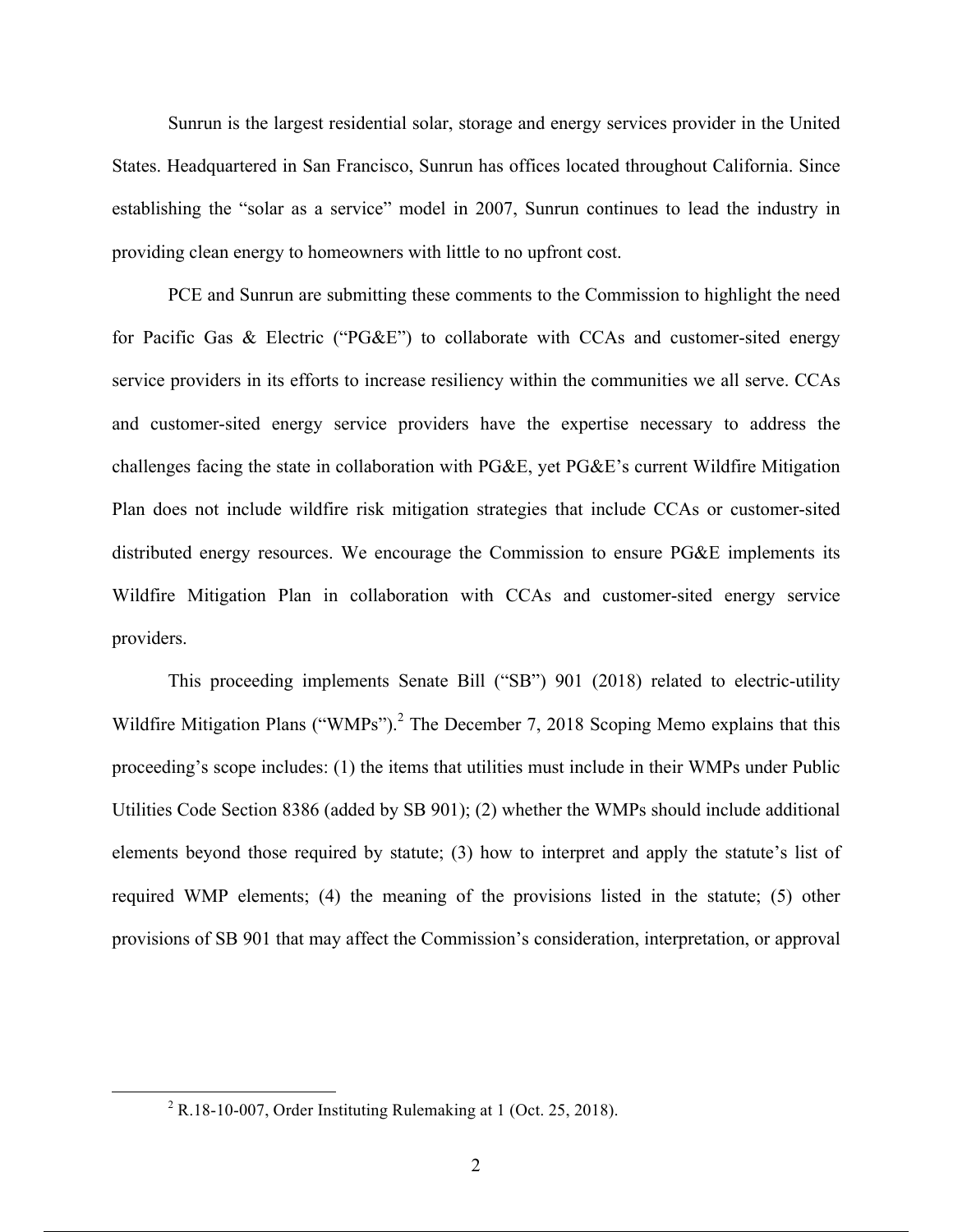of WMPs; and (6) the utility practice of proactive de-energization of power lines under high firerisk conditions.3

In the WMP submitted by PG&E on February 6, 2019 (with amendments submitted on February 12 and 14, 2019, and additional information on February 25, 2019), PG&E explains that the plan's purpose is to offer "enhanced, accelerated, and new programs that PG&E is and will aggressively continue to implement to prevent wildfires," as well as "new ways to reduce [de-energization] impacts to first responders and vulnerable customers, including those with medical needs."4 To this end, PG&E's WMP includes "Section 4.6 – Public Safety Power Shutoff Program," a program to maintain essential energy services during wildfire-related electricity shutoffs.<sup>5</sup> The program includes "resilience zones," or locations where affected customers could go during a shutoff to receive services and shelter using mobile generation sources, microgrids, and pilot programs for testing these and other protocols.<sup>6</sup>

PCE provides electricity generation services to its 300,000 customers via PG&E's transmission and distribution infrastructure. As such, PCE (and PCE's customers) have an abiding interest in ensuring the availability of robust, durable protocols for maintaining essential electricity services during de-energization events, including wildfires. A sizable portion of San Mateo County is designated as Tier 2 and Tier 3 fire-threat areas on the CPUC's Fire-Threat

 

<sup>3</sup> R.18-10-007, Assigned Commissioner's Scoping Memo and Ruling at 23 (Dec. 7, 2018) ("Scoping Memo").

<sup>4</sup> *See* Pacific Gas & Electric's Wildfire Mitigation Plan at 1 (Feb. 6, 2019) ("PG&E WMP").

 $5$  PG&E WMP at 94-109. Pub. Util. Code Section 8386(c)(6) requires that a WMP include "[p]rotocols for disabling reclosers and deenergizing portions of the electrical distribution system that consider the associated impacts on public safety, as well as protocols related to mitigating the public safety impacts of those protocols, including impacts on critical first responders and on health and communication infrastructure."

<sup>6</sup> PG&E WMP at 99-100; *see also* Pacific Gas & Electric's Response to Administrative Law Judge's Ruling Seeking Additional Information on Wildfire Mitigation Plans, at B-5 (Feb. 26, 2019) ("PG&E Response").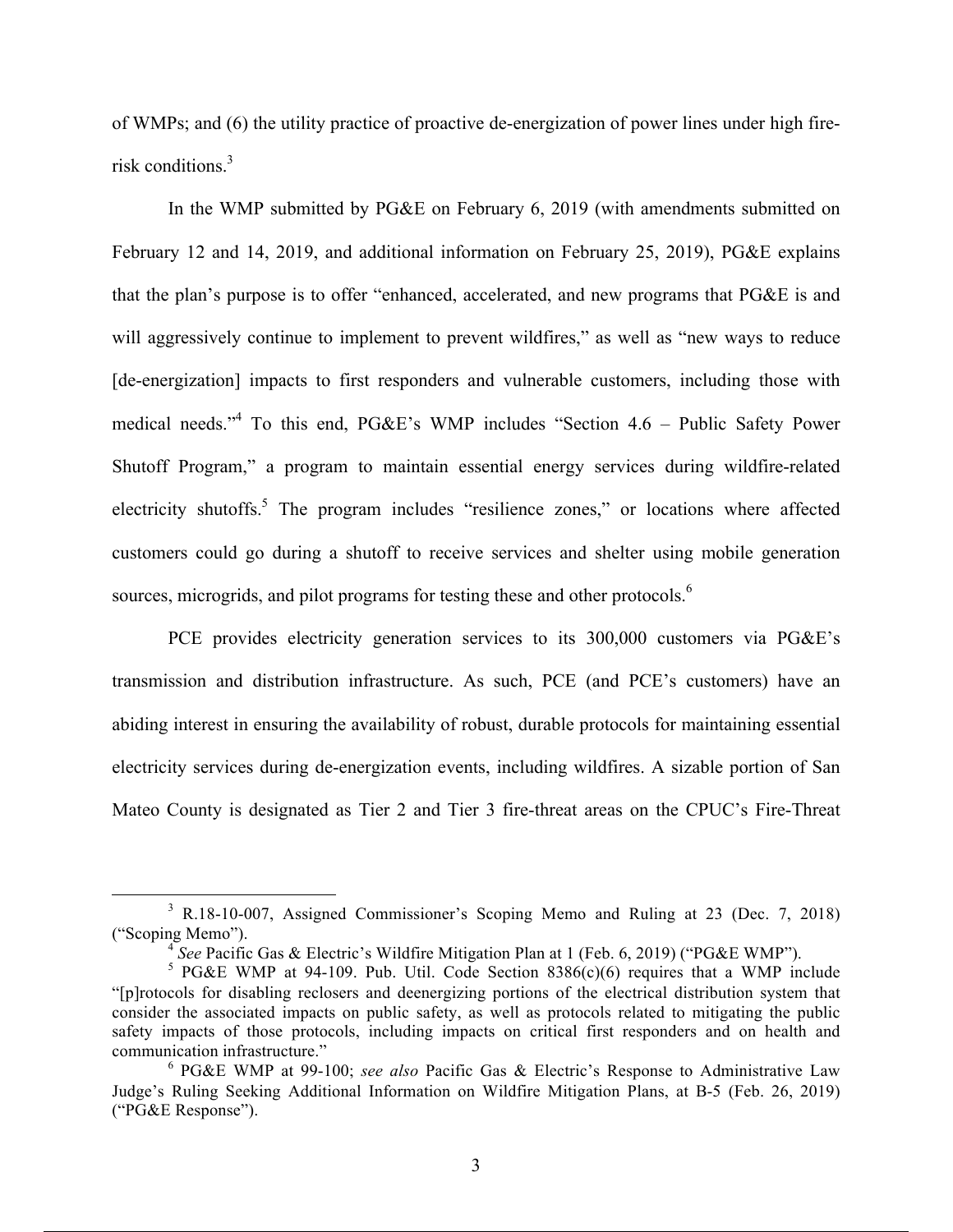Map.<sup>7</sup> As San Mateo County's local CCA program, PCE has unique expertise regarding which protocols are available and make sense for electricity customers in different places and communities in San Mateo County.

Sunrun designs, installs, finances, insures, monitors, and maintains the solar panels on a homeowner's roof, while families receive predictable pricing for 20 years or more. Sunrun's BrightBox energy storage solution combines the company's solar power generation with smart inverter technology and home battery storage to provide California customers with clean energy and backup power day and night. Sunrun's systems are also capable of supplying ratepayers with valuable grid services from behind customers' meter, avoiding the need for long-term capital expenditures on centralized fossil-fuel-based generation, distribution, and transmission.

As discussed below, PG&E's WMP relies in the near-term on mobile generation sources for ensuring electric-service resilience during fires and other de-energization events. However, PCE and other CCAs have already demonstrated that low- or no-carbon alternatives to mobile generation sources, such as microgrids and associated storage, are just as reliable, feasible, and cost-effective in many circumstances, and also provide a long-term solution. Given their connection and investment in the communities they service, it is in the best interest of all electricity customers to have PG&E and CCAs be close partners in developing these and related aspects of PG&E's WMP.

Further, behind-the-meter ("BTM") solar and storage providers such as Sunrun can work with CCAs and utilities to ensure homes and businesses, including vulnerable customers, have power during de-energization events. Solar and storage resources are typically paid for and maintained by customers for offsetting their home electricity use, backup power, and time-of-use

 

<sup>7</sup> California Public Utilities Commission, CPUC Fire Safety Rulemaking Background, *available at* http://cpuc.ca.gov/firethreatmaps/.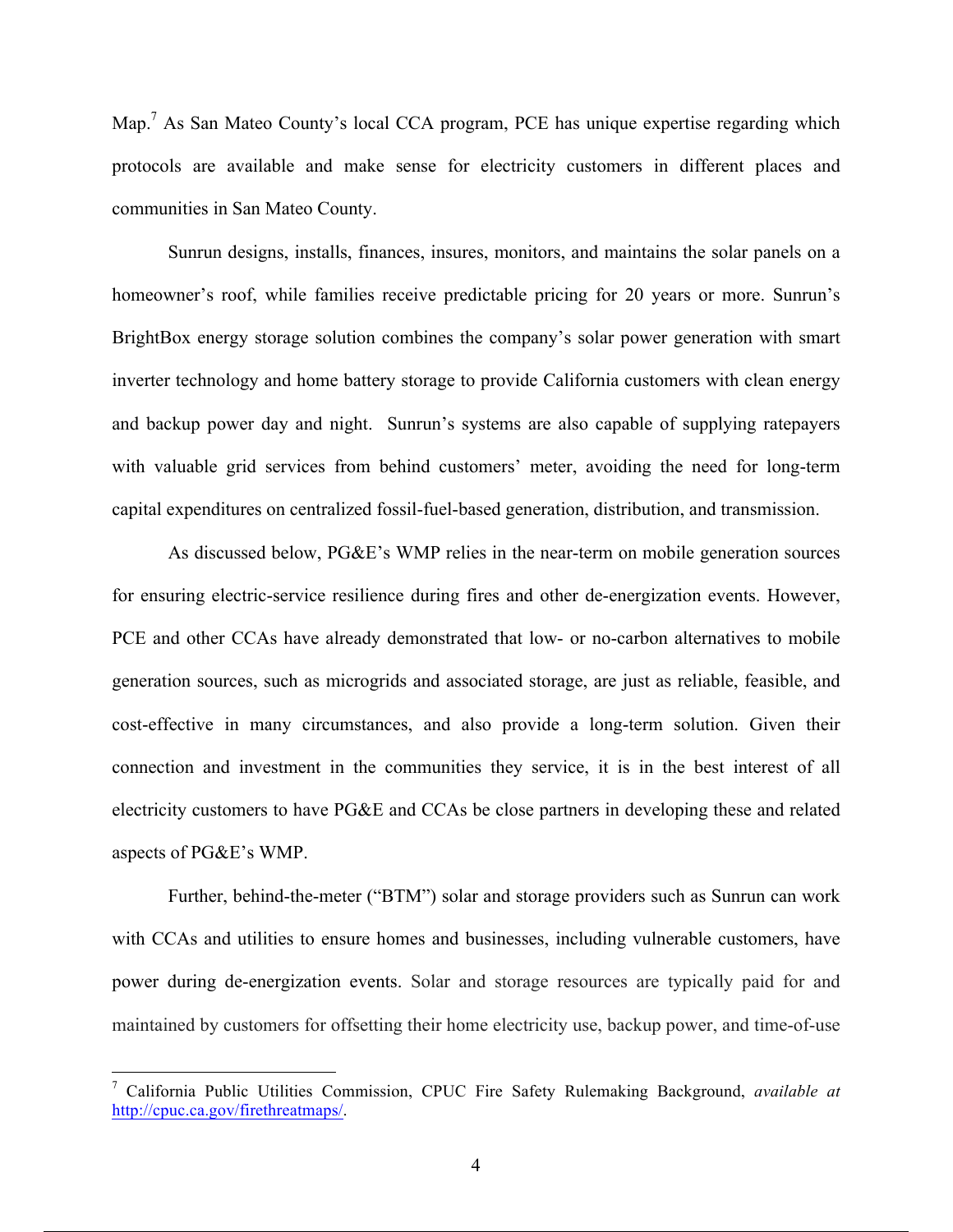rate management. However, these systems may have additional battery capacity and capabilities that may remain untapped and could be more fully utilized for the public benefit. We encourage PG&E to include BTM solar and storage solutions as it implements its WMP in this and future years.

#### **1. Meaning of Plan Approval**

- **2. Overall Objectives and Strategies**
- **3. Risk Analysis and Risk Drivers**

#### **4. Wildfire Prevention Strategy and Programs**

In Section 4.6.2.2 of its WMP, PG&E sets forth a plan to develop "resilience zones," or "projects that will allow PG&E to safely provide electricity to central community resources when PSPS [Public Safety Power Shutoff] is activated during Extreme-Plus conditions."<sup>8</sup> PG&E proposes to use pre-installed interconnection hubs to connect "temporary mobile generation to energize the isolated Resilience Zone."<sup>9</sup> These hubs "may evolve into Resilience Zone Microgrids over time, as preferred resource combinations begin to meet technical requirements, and as PG&E's capability to operate these systems matures."<sup>10</sup> Importantly, PG&E notes that "Resilience Zones are still in a pilot phase, which will inform and dictate how the program should evolve in the future to better serve the needs of our customers."<sup>11</sup>

As discussed above, PCE and other CCAs have a keen interest in increasing electricservice resilience in the communities they serve. PCE is the primary energy service provider in

<u> 1989 - Jan Stein Stein, fransk politiker (d. 1989)</u>

<sup>8</sup> PG&E WMP at 99.

<sup>9</sup> *Id.*; *see also* PG&E Response, at B-5.

<sup>10</sup> PG&E WMP at 99; *see also* PG&E Response, at B-5. PG&E also references Section 4.7.3 of its WMP, where PG&E explains that "[m]icrogrids also continue to be a point of interest and optionality for both our customers and our internal operations in multiple contexts. The ability to island (to disconnect completely from the centralized grid) at key times can allow for sustained backup generation to critical facilities in communities working to respond and recover from wildfires and other natural disasters." PG&E WMP at 112.

<sup>11</sup> PG&E WMP at 99; *see also* PG&E Response at B-5.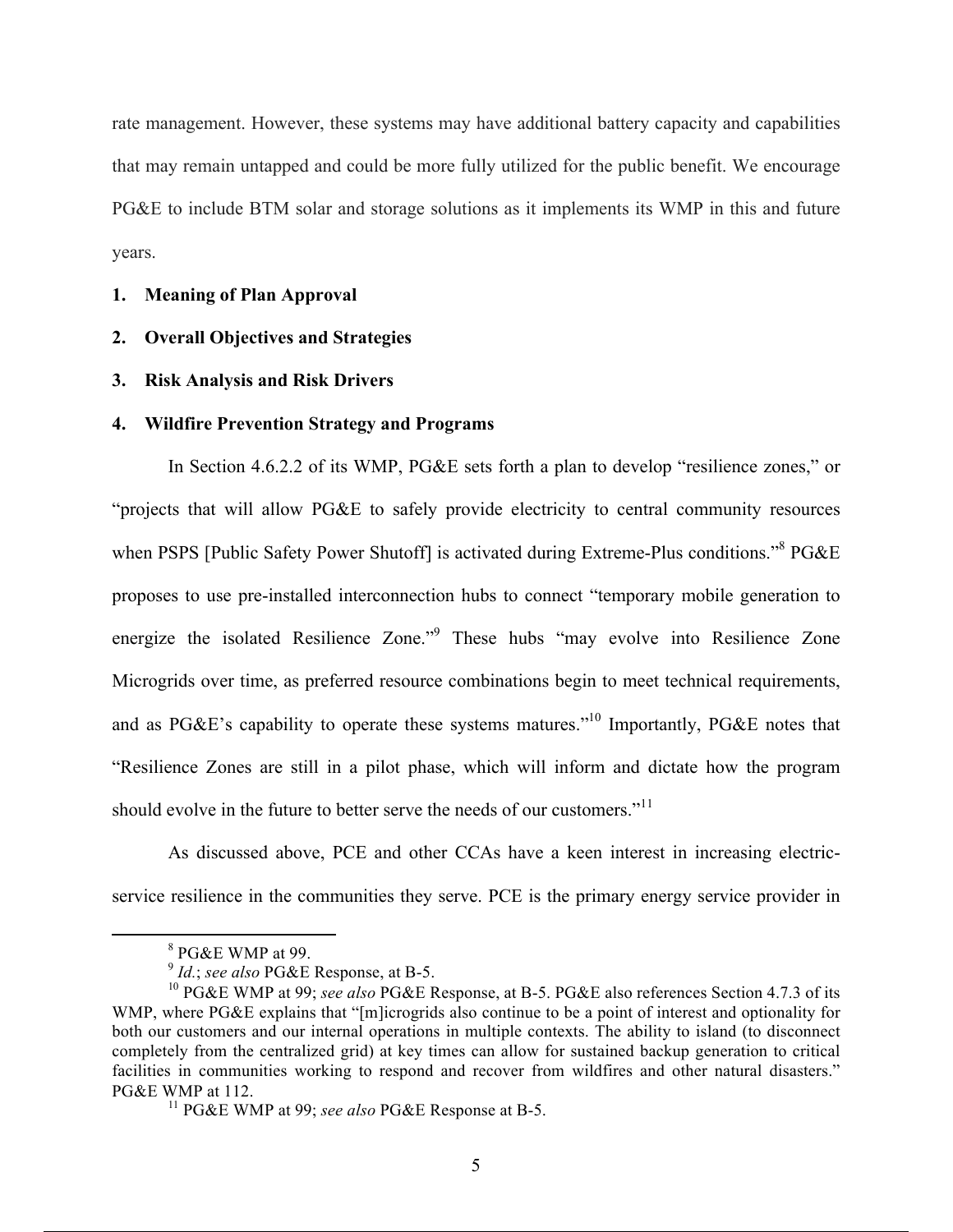San Mateo County (as are the other California CCAs in their service territories), making them especially well-positioned to (1) know which solutions will most improve resilience and (2) then implement those solutions. Local generation through microgrids and associated storage will be especially important, and CCAs are already moving forward to implement them in their communities.

For example, PCE is supporting the California Energy Commission's Peninsula Advance Energy Community Project, of which PG&E is a partner.<sup>12</sup> PCE has funded a pilot project to locate and install small solar and storage projects at local faith organizations to support resilience locations within neighborhoods. PCE and East Bay Community Energy, the CCA serving Alameda County, are partnering on a project funded by the Bay Area Air Quality Management District to identify resilience locations in their respective territories. And Redwood Coast Energy Authority, the CCA serving Humboldt County, is developing a microgrid intended to improve resilience while reducing reliance on diesel-fired back-up generation. These activities demonstrate CCAs' strong interest in developing, and current ability to develop, the means to provide electricity to their communities in critical times and in ways that further California's efforts to decarbonize its energy supply. The recent passage of SB 1339 (Stern) makes clear that customer development of microgrids is a legislative priority, and that microgrids will be offered via a tariff once threshold questions are addressed.<sup>13</sup> CCAs developing expertise in these critical emerging technologies and how they can be implemented in their communities can and should be leveraged for the benefit of our customers and California energy consumers generally.

In short, PCE, CCAs generally, Sunrun, and PG&E want to accomplish the same goal: develop and implement reliable electricity sources for their customers during catastrophic events.

 

<sup>12</sup> *See* http://clean-coalition.org/peninsula-advanced-energy-community/. 13 *See* SB 1339 (Stern), § 2 (§ 8371(d)), *available at*

https://leginfo.legislature.ca.gov/faces/billNavClient.xhtml?bill\_id=201720180SB1339.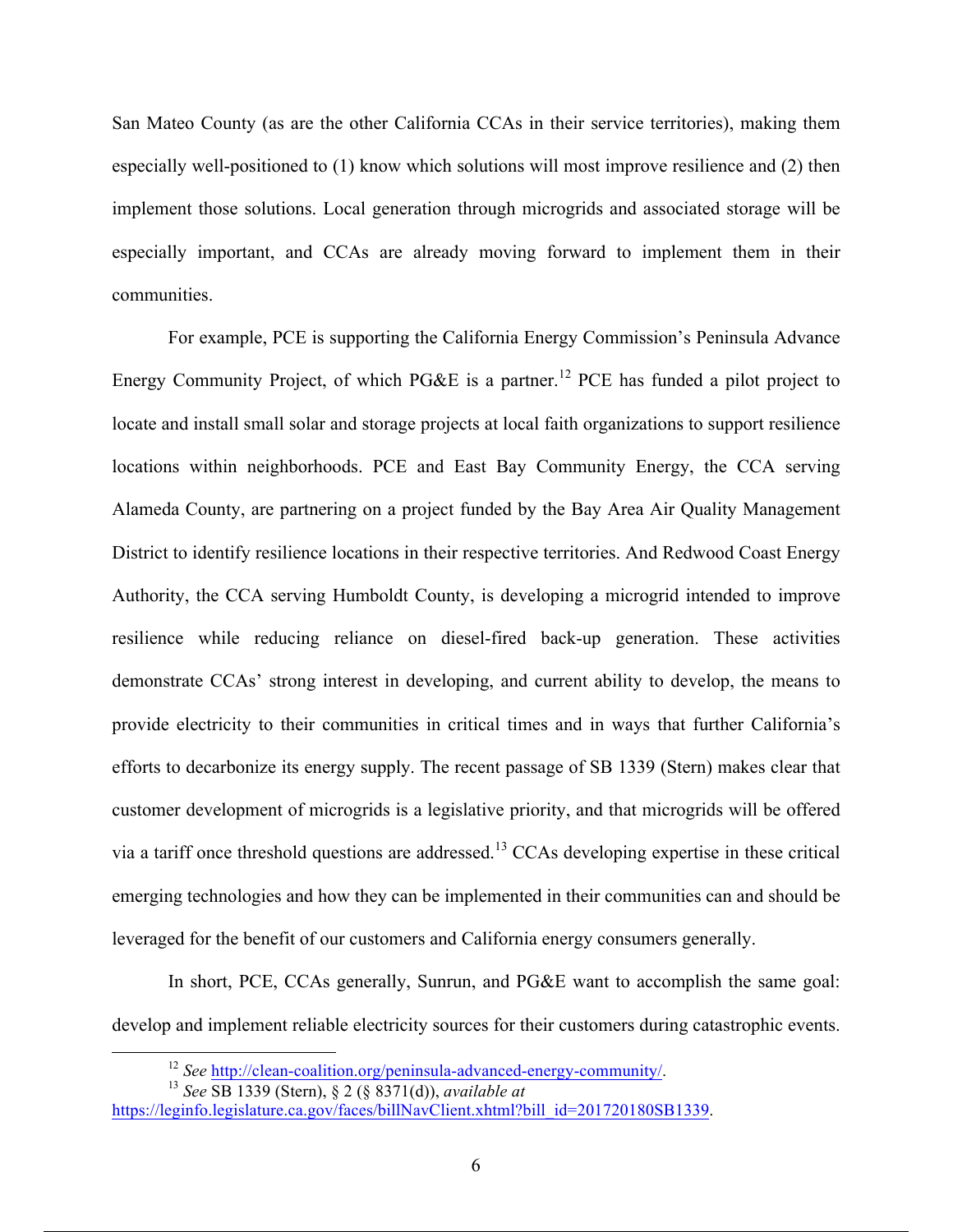PCE and other CCAs, which have unique expertise in identifying and implementing local electricity resilience solutions, are already showing that microgrids and associated storage are feasible, reliable options in many circumstances (and are, of course, open to exploring others). While mobile battery storage units may be suitable in some scenarios, microgrids informed by local needs would be far superior in others. PCE is the party most attuned to the de- (and re-) energization needs, conditions, and challenges in San Mateo County (as are other CCAs in their communities), and has an obligation to its customers to ensure that PG&E's WMP adequately accounts for them.

In addition, Sunrun has on-the-ground experience with providing solar and storage resiliency solutions. For example, in 2017, when nearly all of Puerto Rico lost power in the aftermath of Hurricanes Irma and Maria, Sunrun partnered with the not-for-profit organizations Empowered By Light and GivePower to equip fire stations with solar and battery systems that allowed them to provide emergency services during the longest blackout in American history. In 2018, Sunrun began offering solar and energy storage to households in Puerto Rico. Sunrun is currently engaged in discussions in Puerto Rico and in California about aggregating energy storage to provide power in times of power outages or periods of peak demand.

For these reasons, PCE and Sunrun respectfully request that the Commission require PG&E to coordinate with CCAs on its plans and activities related to electricity-service resilience during de-energization events, as well as provide opportunities for BTM solar and storage companies to provide power to its customers during periods of de-energization, as it moves forward to develop more robust solutions in the coming years. This coordination will ensure a holistic approach that maximizes de-carbonization and minimizes cost for customers while also advancing state energy goals regarding utilization of clean distributed energy resources.